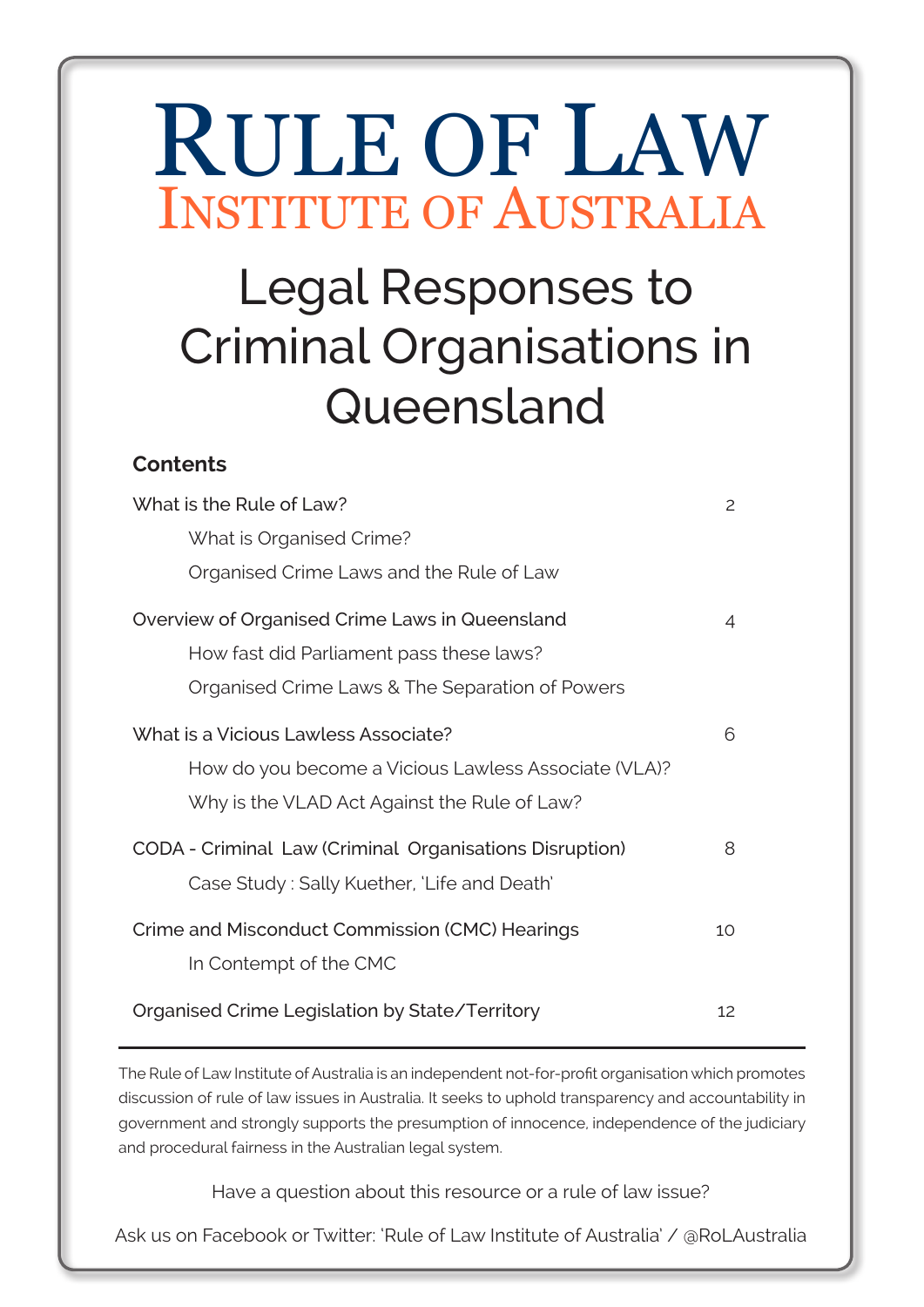## **What is the Rule of Law?**

The central principles of the rule of law are that power must be used according to law, and that everyone should be equal before the law.

The presumption of innocence has developed from equality before the law to prevent a person from being punished unless they are proven guilty according to a legal process. That legal process must treat all people equally according to the rights and freedoms they are entitled to under law.

The right to silence allows someone accused

of a crime to avoid incriminating themselves. This is a fundamental principle of criminal law in Australia. The right to silence is also instrumental in ensuring the onus of proof remains with the prosecution, and that an accused does not have to prove their innocence.

A fundamental of the rule of law is fairness in legal processes and proceedings. People should have the right to see the evidence which is held against them, and have the ability to have their defence heard and considered by an independent and impartial court.

## **What is Organised Crime?**

Organised crime involves criminal activity conducted by a group of people who are looking to make money from crime.

People in organised crime groups may share attributes such as a similar cultural or ethnic backgrounds, or shared interests such as riding motorcycles.

Organised crime can involve illegal activities such as:

- the making of, selling or importation of illegal drugs and firearms;
- fraudulent or otherwise illegal practices involving money laundering, gambling, prostitution, and
- committing violent offences to intimidate, or gain advantage over another group.

Motorcycle clubs are one of the most commonly recognisable groups in Australia. They are seen to have links or involvement with organised crime. It is widely accepted that there are criminal elements in some motorcycle clubs but this does not mean that all members of these clubs are criminals or are involved in organised crime.

The Australian Crime Commission, Australia's leading law enforcement and criminal intelligence organisation in the battle against organised crime, estimates that organised crime costs Australia \$15 billion annually.

Isolating people involved in these groups has been difficult for law enforcement, and even with extensive surveillance powers, many criminal organisations have been able to effectively evade prosecution for their activities.

The response by State and Territory Governments around Australia has been to implement laws which limit or remove traditional protections in the criminal law such as the right to silence, privilege against selfincrimination, and reversing the onus of proof which requires an accused to prove their innocence.

Discussion of the rule of law is at the centre of the balancing act between protecting individual rights and passing laws to deal with organised crime.

## **Organised Crime Laws and the Rule of Law**

Many of the laws passed to deal with organised crime across Australia limit or diminish equality before the law in the following ways:

• Punishing people who remain silent or refuse to give information to law enforcement that will incriminate them. This shifts the onus of proof away from the prosecution, and removes an accused's presumption of innocence.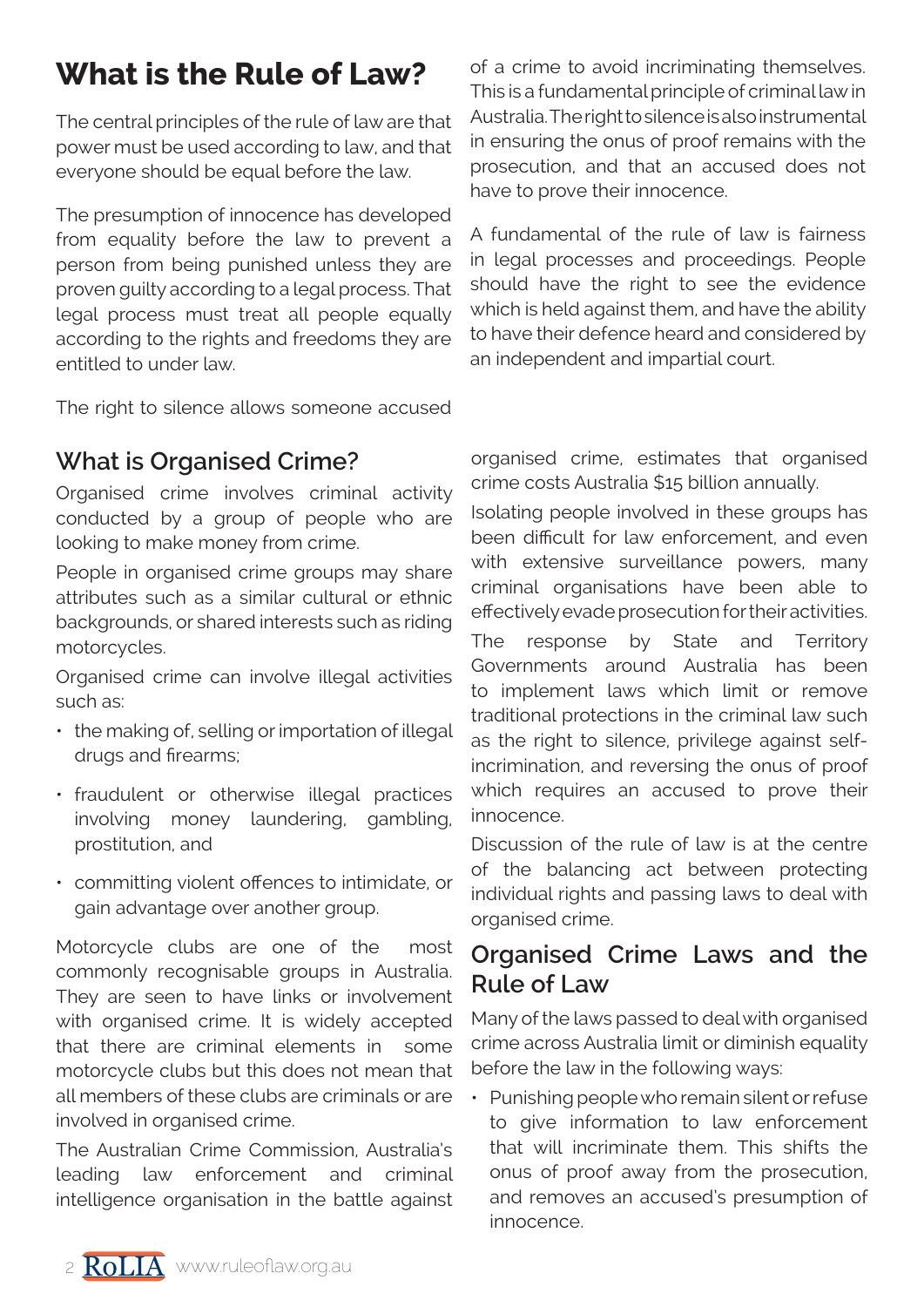• Mandatory sentences which reduce the independence of the courts to make sentencing decisions which fit the crime.

Criticisms of such laws in this booklet discuss how their operation reduces equality before the law.

Although the Queensland Government has power under the Queensland Constitution to make such laws. The rule of law requires governments to be held accountable for the laws they pass. It is for this reason that freedom of speech and the media are important in a rule of law society.

Criticism of the current Queensland Government is rife in the media and community, however, governments on both sides of politics in Australia have supported and passed laws which diminish equality before the law.

Credit must be given to politicians, government and law enforcement agencies as they grapple with difficult legal and social problems in the way they think best.

The rule of law, however, is not concerned with political justifications or the popularity of the laws in the eyes of the public. **It is concerned with equality before the law being maintained.**



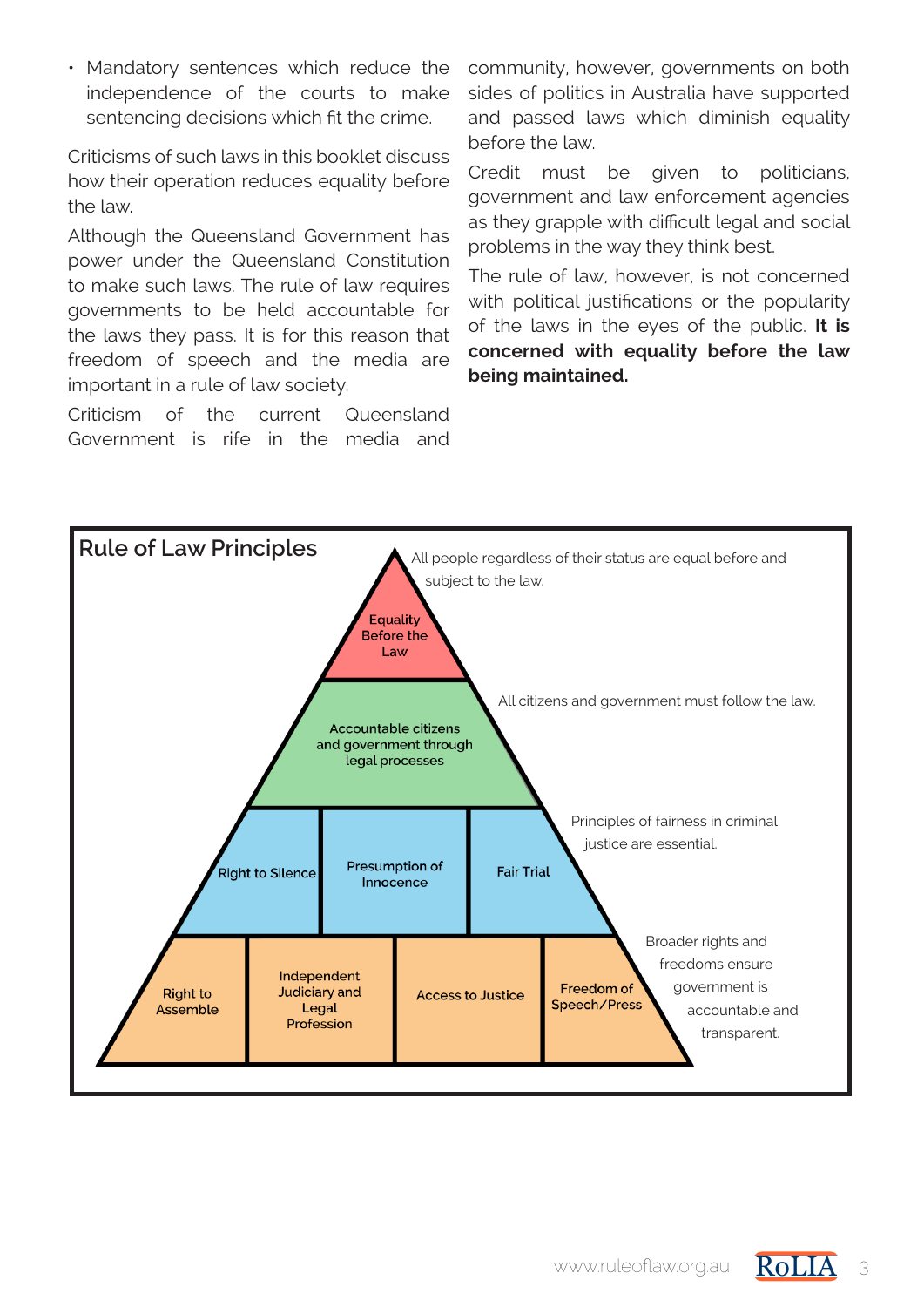## **Overview of Organised Crime Laws in Queensland**

## **2009**

The Criminal Organisation Act 2009 (Qld) or COA was introduced by the former Bligh Government. COA allowed for an organisation to be declared a 'criminal organisation' and for 'control orders' to be made against members of the organisation which made it a criminal offence for them to associate with other controlled members.

The Finks Motorcycle Club was the first organisation to be targeted under COA. It appealed to the High Court of Australia arguing that COA was invalid under the Australian Constitution.

 $204$  In 2011 the Queensland police asked the Queensland Supreme Court to declare the Finks Motorcycle Club as a criminal organisation under COA. The Finks challenged this move in court and the case was taken to High Court of Australia by Queensland Police.

The Finks challenge to COA was rejected by the High Court in Assistant Commissioner Michael James Condon v Pompano Pty Ltd [2013] HCA 7. The application to declare the Finks a criminal organisation was abandoned when the Newman Government passed the VLAD Act, CODA and CODOLA. **2013**

#### **How fast did Parliament pass these laws?**

The Acts below amend many different Acts under the law of Queensland such as the Criminal Code 1899, Corrective Services Act 2006, the Crime and Misconduct Commission Act 2001 among others.

The speed at which Parliament passed these laws raises serious questions about whether they received adequate scrutiny by the Parliament. A law that is not adequately scrutinised by

Parliament is more likely to contain errors, and have unintended effects which damage the certainty and predictability of the law. Certainty and predictability in law is especially important when laws affect individual rights and freedoms.

A system of committees reviews laws before Queensland Parliament. However, this system is only effective when it has adequate time to consider a law:

|                                    | V/IL/A\ID)                                                      |                                                                           | $\frac{1}{2}$                                                                                 |
|------------------------------------|-----------------------------------------------------------------|---------------------------------------------------------------------------|-----------------------------------------------------------------------------------------------|
| <b>Full Name</b>                   | <b>Vicious Lawless Association</b><br>Disestablishment Act 2013 | Criminal Law (Criminal<br>Organisations Disruption)<br>Amendment Act 2013 | Criminal Law (Criminal<br>Organisations Disruption) & Other<br>Legislation Amendment Act 2013 |
| <b>Number of Pages</b>             | 17                                                              | 99                                                                        | 177                                                                                           |
| Introduced to<br><b>Parliament</b> | 15/10/2013                                                      | 15/10/2013                                                                | 19/11/2013                                                                                    |
| Passed by<br><b>Parliament</b>     | 15/10/2013                                                      | 15/10/2013                                                                | 21/11/2013                                                                                    |
| Considered by<br><b>Committee?</b> | ΝO                                                              | ΝO                                                                        | YES                                                                                           |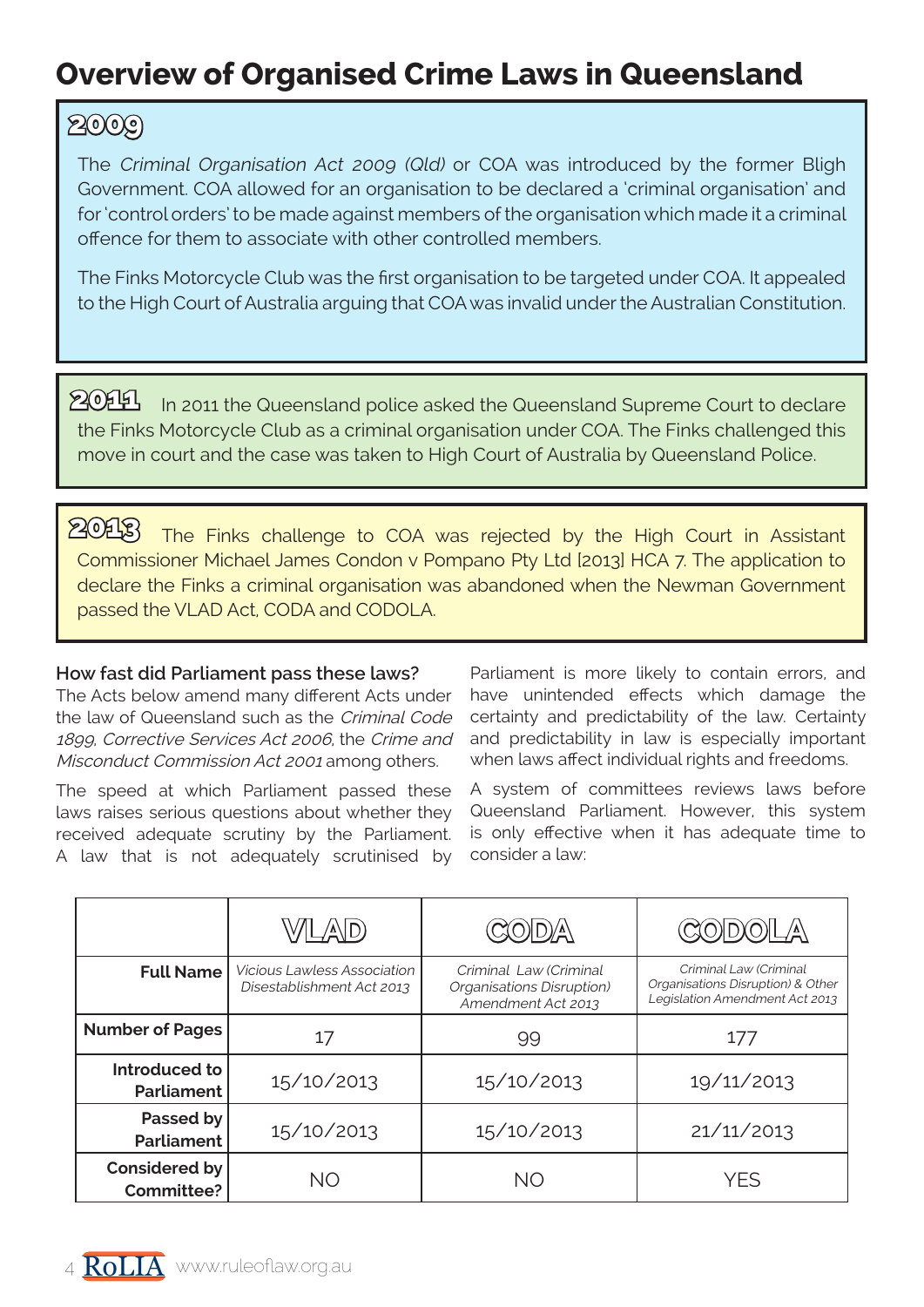## **Organised Crime Laws & The Separation of Powers**

The separation of powers is required at the Federal level by the Australian Constitution. That means the three arms of government: the parliament, the executive, and the judiciary perform separate functions, and power is balanced them with checks on the exercise of their powers. For example:

The judiciary is a check on the power of the Parliament because it can strike down laws which are unconstitutional.

The Constitution of Queensland does not provide for such a strict separation of powers as the Australian Constitution. However, the concept that each arm of government should not interfere with the role of the other is widely accepted, and well established in convention.

The CODA Act allows the Attorney-General of Queensland to add organisations to a list of "criminal organisations". Being on this list, members of these organisations are subject to an anti-association law, which makes them guilty of an offence for the act of being together.

The Queensland parliament has introduced mandatory sentences under the VLAD Act.

Under the VLAD Act judges must hand down an additional mandatory sentence that is not proportionate to the crime. This limits the role of judges in sentencing in a way which diminishes their role under the separation of powers.

This means that in Queensland the Attorney General, who is a member of the executive, and the parliament, which has passed the mandatory penalty, have targeted a group of people and effectively sentenced them for the act of associating.

This severely limits the role of the judiciary in its power to interpret the law based on the facts of the case.

The Queensland Government has implied that judges should apply the laws according to the policy objectives of the parliament. However, if they did so this would be another breach of the separation of powers because courts are required to be independent and impartial, even if this means interpreting the law in a way that does not agree with Government policy.

**People who are the subject of these laws do not receive equality before the law.**

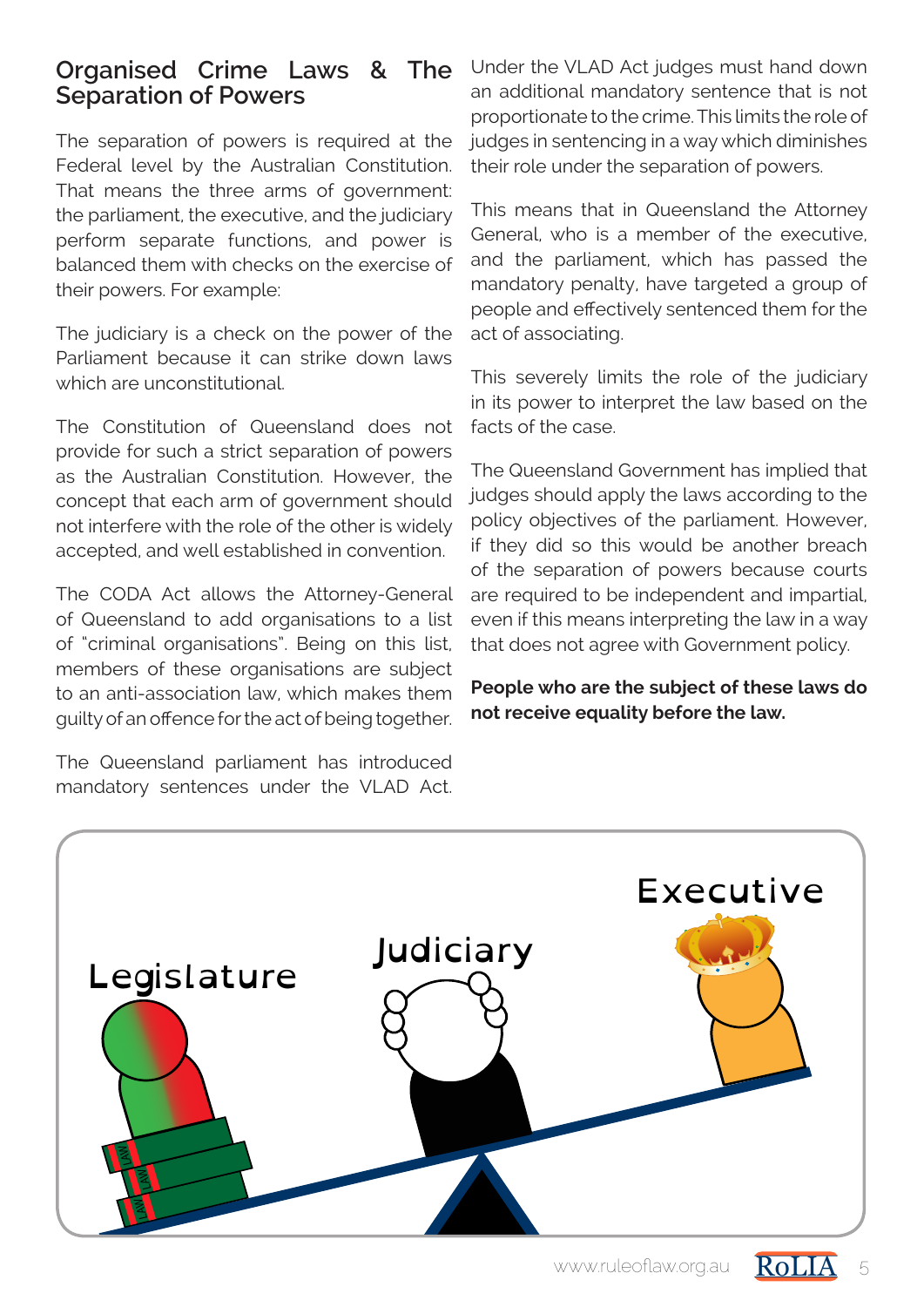|                                              | <b>Vicious Lawless</b><br><b>Association Disestablishment Act 2013</b>                                                                                                                                                                                                |
|----------------------------------------------|-----------------------------------------------------------------------------------------------------------------------------------------------------------------------------------------------------------------------------------------------------------------------|
|                                              | What is a Vicious The Vicious Lawless Association Disestablishment Act 2013 (VLAD<br>Lawless Associate? Act) allows for a person to be given the legal status of a 'vicious<br>lawless associate' (VLA) for the purpose of sentencing them for a<br>declared offence. |
|                                              | Their status as a VLA means that they will receive a <b>mandatory</b><br>sentence of imprisonment in addition to the penalty for the crime<br>committed.                                                                                                              |
| How do you become                            | A person becomes a VLA when that person does all of the following:                                                                                                                                                                                                    |
| a Vicious Lawless<br><b>Associate (VLA)?</b> | 1. commits a declared offence (see list on opposite page)                                                                                                                                                                                                             |
|                                              | 2. participates in the activities of a group or organisation                                                                                                                                                                                                          |
|                                              | 3. committed the declared offence while participating in the activities<br>of the association.                                                                                                                                                                        |
|                                              | If the offender can prove that the purpose of the organisation they<br>belong to is not to engage in committing a declared offence they<br>will not be made a VLA.                                                                                                    |
|                                              | What is a group/ The VLA must commit the offence as part of the activities of a group or<br>organisation? organisation in which they participate or are a member. The definition<br>of a group in the Act is very broad and includes the following:                   |
|                                              | a) a corporation                                                                                                                                                                                                                                                      |
|                                              | b) an incorporated or unincorporated association, club or league                                                                                                                                                                                                      |
|                                              | c) or any other group of 3 or more persons whether associated formally<br>or informally, whether or not the group is legal or illegal.                                                                                                                                |
|                                              | <b>Punishment</b> After deciding on an appropriate sentence for the declared offence<br>for being a the judge must do the following if a person is found to be a VLA:                                                                                                 |
| <b>VLA</b>                                   | sentence a person to <b>15 years</b> imprisonment without parole                                                                                                                                                                                                      |
|                                              | · sentence a person to an additional 10 years imprisonment if<br>the person is an office-bearer or authority figure of the group/<br>organisation                                                                                                                     |
|                                              | If the person does not receive a sentence of imprisonment for the<br>declared offence, that person must still serve the mandatory sentence<br>for being a VLA. The sentence can be reduced if the person agrees to<br>cooperate with law enforcement authorities.     |

<sup>6</sup> RoLIA www.ruleoflaw.org.au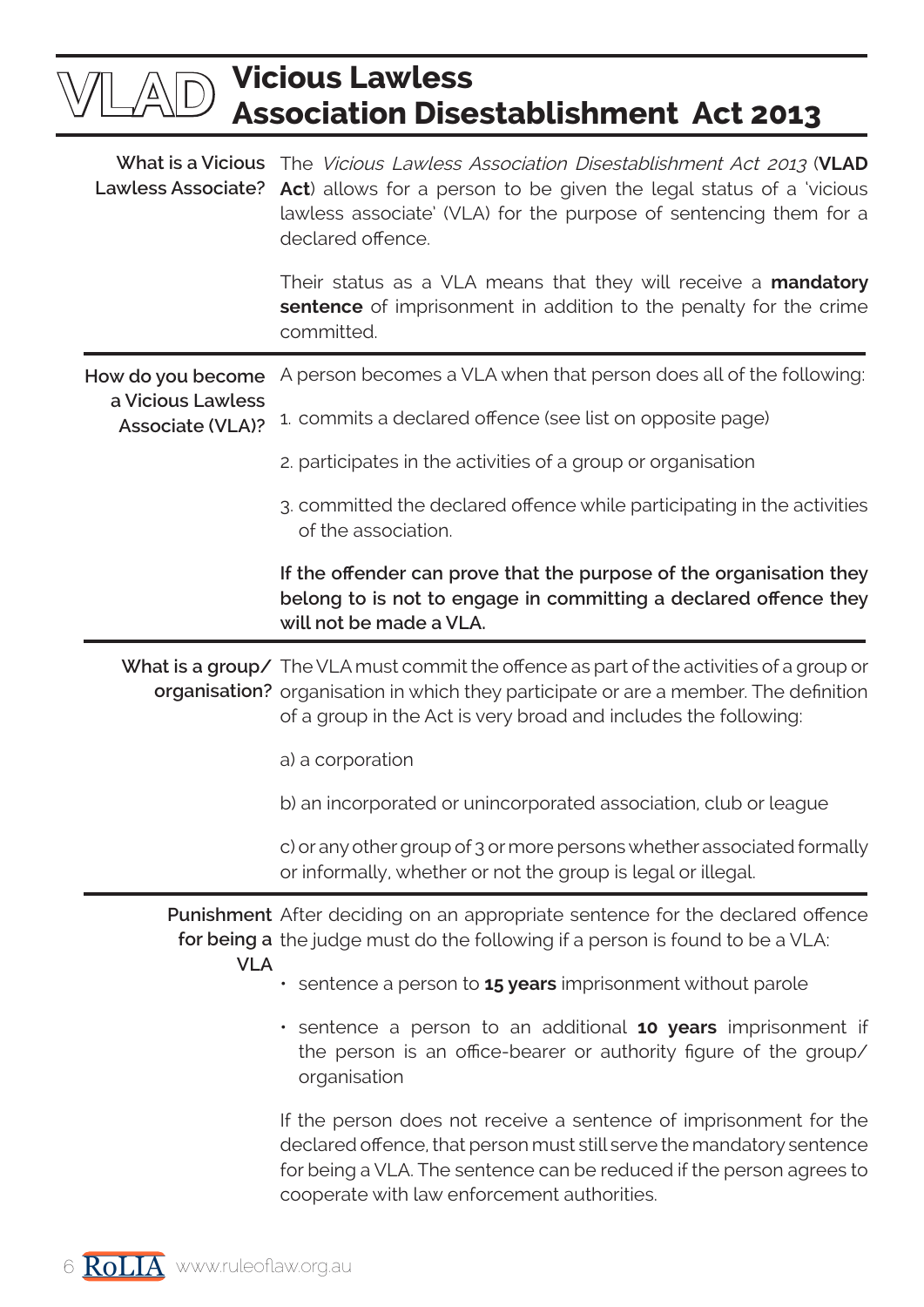## **Why is the VLAD Act Against the Rule of Law?**

A key aspect of equality before the law is proportionality in sentencing - this is the idea that judges impose sentences that fit the facts of the particular case, and also look at similar cases as a guide to consistent sentencing.

Mandatory sentences lead to injustices as the judge is not free to impose a sentence which fits the crime. They also lead to inconsistency because all offenders receive the same sentence regardless of the seriousness of the crime committed.

The VLAD Act imposes a mandatory sentence for being a member of a group, not because of the seriousness of the offence or other sentencing considerations. In this way it imposes personal responsibility on an individual for the actions of a group of which they are a member, even if they are not involved in criminal activity.

Mandatory sentences are a breach of the separation of powers principle as the Parliament is effectively sentencing a person based on their membership of a

#### **List of Declared Offences Under VLAD**

|      |  | Criminal Code 1899 (QLD) |
|------|--|--------------------------|
| Diet |  |                          |

- Riot Affray
- Retaliation against or intimidation of a judicial officer, juror or witness
- 
- Attempting to pervert justice Aiding persons to escape from lawful custody
- Unlawful sodomy
- 
- Indecent treatment of children under 16
- Owner etc. permitting abuse of children on premises Carnal knowledge with or of children under 16
- Abuse of persons with an impairment of the mind Procuring young person etc. for carnal knowledge
- 
- Procuring sexual acts by coercion Taking child for immoral purposes
- Incest
- Obcene publications and exhibitions involving children under the age of 16
- 
- Making child exploitation material Distributing child exploitation material
- Possessing child exploitation material Maintaining a sexual relationship with a child
- 
- Procuring engagement in prostitution
- Knowlingly participating in provision of prostitution<br>• Carrying on business of providing unlawf • Carrying on business of providing unlawful prostitution
- Having an interest in presmises used for prostitution Permitting young person etc. to be at place used for

#### **Glossary**

**Association** - any incorporated or unincorporated association, club or league, or any other group of 3 or more persons whether associated formally or informally, whether or not the group is legal or illegal.

**Office bearer** - a person who is the president, vice-president, sergeantgroup. In doing so they provides no reasons for specific cases. Sentencing in criminal matters is the role of judges, not the parliament.

Judges provide written reasons for their sentences. This is what makes their decisions just and allows their decisions to be appealed if they are in error. A mandatory sentence imposed by legislation leaves very little room for appeal.

Equality before the law is damaged by mandatory sentencing because the punishment may not fit the crime, and judges are less able to perform the function of interpreting the law according to the facts of a particular case.

#### **Reversal of the onus of proof**

The only defence against VLAD is to prove that the organisation they are a part of is not involved in committing declared criminal offences. This means the onus of proof shifts to the accused which denies them the presumption of innocence.

• Unlawful stalking

- Stealing<br>• Stealing Stealing firearm for use in another indictable offence
- Stealing firearm or ammunition<br>• Pobbery
- 
- Robbery Attempted robbery
- Extortion
- Burglary • Receiving tainted property

#### **Corrective Services Act 2006** • Unlawful assembly, riot and mutiny

**Criminal Proceeds Confiscation Act 2002**

#### Money laundering

#### **Drug Misuse Act 1986**

- 
- Trafficking in dangerous drugs Supplying dangerous drugs Receiving or possessing property obtained from trafficking or supplying
- 
- Producing dangerous drugs Possessing dangerous drugs

- **Weapons Act 1990** Possession of weapons (if liable to imprisonment for 7 years or more) Unlawful supply of weapons (if liable to
- 
- imprisonment for 7 years or more) Unlawful trafficking in weapons

criminal offence. Judges only issue the maximum sentence for the most extreme cases of an offence.

**Onus of proof** - in a criminal proceeding the prosecution bears the onus of proof. When this is reversed the accused loses the presumption of innocence because an accused must prove they are innocent.



• Setting mantraps • Dangerous operation of a vehicle • Assaults occasioning bodily harm • Serious assaults

• Administering poison with intent to harm<br>• Wounding

• Accessory after the fact to murder • Threats to murder in document Conspiring to murder

Grievous bodily harm

• Torture<br>• Attemp

substances • Bomb hoaxes

• Wounding

• Assaults in interference with freedom of trade or work • Rape

• Disabling in order to commit indictable offence • Stupefying in order to commit indictable offence

• Attempting to injure by explosive or noxious

Attempt to commit rape

prostitution • Murder • Manslaughter Attempt to murder

- Assault with intent to commit rape
- Sexual assaults
- Kidnapping • Kidnapping for ransom

at-arms, treasurer or secretary, etc... of the association or a person recognised to have authority in the association by words or actions.

**Mandatory sentence** - a fixed sentence which must be imposed by a court.

**Maximum sentence** - the maximum sentence a judge can issue for a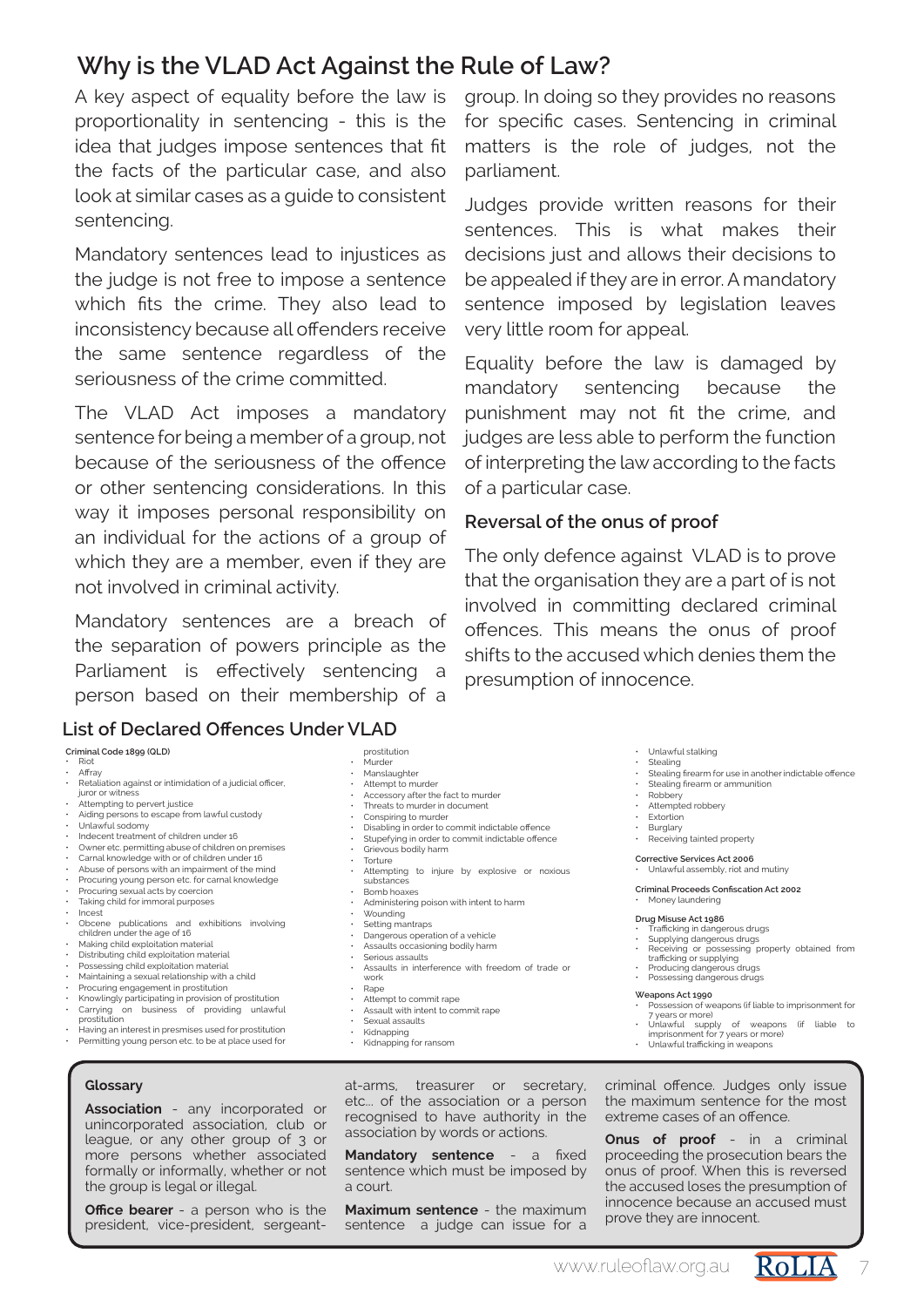

CODA introduced a new criminal offence: **Participants in criminal organisation being knowingly present in public places**. This new offence relies on a list created by CODA, which is a part of the Criminal Code 1899 (Qld). This list is decided upon by the Attorney General on the advice of the Queensland Police and contains the names of criminal organisations and their addresses.

## **Rule of Law Concerns**

60A Criminal Code 1899(Qld) **Participants in criminal organisation being knowingly present in public places** (1) Any person who is a participant in a **criminal organisation** and is knowingly present in a public place with 2 or more other persons who are participants in a criminal organisation commits an offence. **Minimum penalty** — 6 months imprisonment served wholly in a corrective services facility. Maximum penalty  $-$  3 years imprisonment. (2) It is a defence to a charge of an offence against subsection (1) to prove that the criminal organisation is not an organisation whose participants have as their purpose, or 1 of their purposes, engaging in, or conspiring to engage in, criminal activity. A **participant** means someone involved with the criminal organisation. The definition of participation is very broad, see page 13 for the full definition. **Criminal organisations** are declared by the Attorney General (AG). The list currently contains 26 criminal organisations and is called the Criminal Code (Criminal Organisations) Regulation 2013. A **minimum penalty** is another type of **mandatory sentencing**. See page 7 for the issues with mandatory sentencing. **Reversal of the onus of proof** - the accused must prove the organisation is not a criminal organisation. **Guilt by association** - The person charged is guilty of this offence because of the criminality of others, not necessarily their own criminal acts.

**Criminal Law (Criminal Organisations Disruption) & Other Legislation Amendment Act 2013**

CODOLA, much like CODA, amends many different laws in Queensland. It provides additional sanctions against members of criminal organisations:

- A person identified as a participant in a criminal organisation is declared a prohibited person.
- Prohibited persons can be refused licenses to be electricians, builders, liquor industry, tattoo artists and other trade licences.
- The Police Commissioner can publicly disclose the criminal history of a person 'who at any time in the past' has been a participant in a criminal organisation

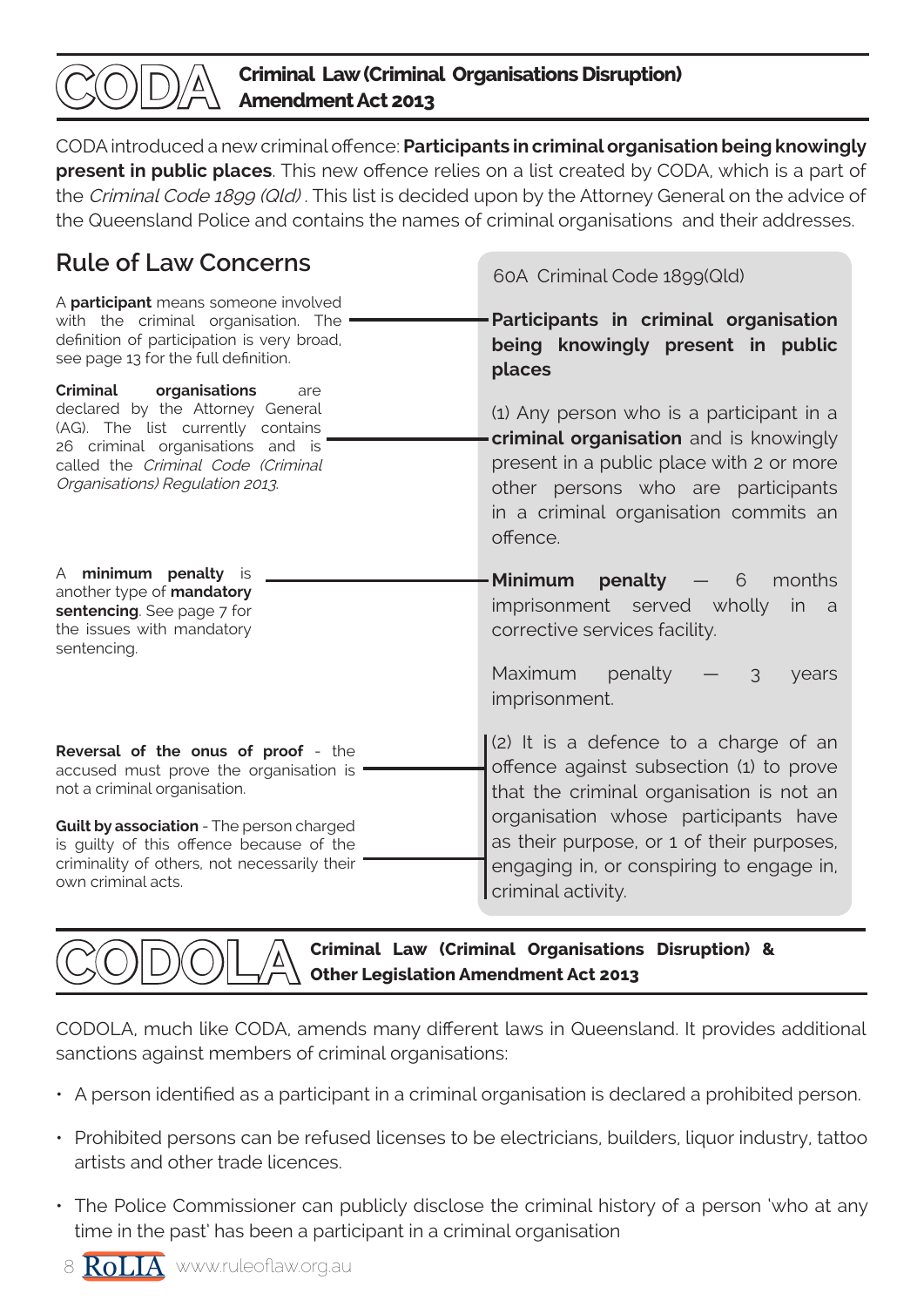## **Case Study : Sally Kuether, 'Life and Death'**

Sally Kuether, a librarian from Brisbane, her partner, Phillip "Crow" Palmer, and Roland Germain were seen, on CCTV footage, by police drinking at a pub in Dayboro on the 19 December 2013.

Ms Kuether was wearing a jacket given to her by Mr Palmer with a patch displaying the insignia of the 'Life and Death' motorcycle club and the words 'Property of Crow' on it.

Mr Palmer is said to be a patched member, and Mr Germain an associate of the 'Life and Death' motorcycle club. Life and Death are currently on the list of criminal organisations contained in the regulations of the Criminal Code Act 1899.

The three accused were arrested on 24 January 2014 by the Queensland Police for being **participants in a criminal organisation being knowingly present in public places**, and for **remaining in a licensed premises while wearing a prohibited item**.

Ms Kuether was remanded in custody at the Pine Rivers Watch House for a week until her bail hearing in the Brisbane Magistrates Court on 30 January 2014.

At the bail hearing Ms Kuether acknowledged that she knew Mr Palmer was a member of a motorcycle gang, but had never sought to be a member of one herself.

Evidence presented in relation to Ms Kuether character at her bail hearing included the fact that she had no criminal history and that she had won an award from the Brisbane Lord Mayor for volunteering during the Queensland Floods in 2011.

She was released on bail, but faces a 6 month mandatory sentence for being a participant in a criminal organisation and a penalty for wearing a prohibited item.

**``I can't see what I've done wrong, all I did was have a beer with my partner and my mate,'' she said."**

'Librarian and accused bikie Sally Louise Kuether freed on bail', News.com.au, <http://www.news.com. au/national/queensland/librarian-and-accusedbikie-sally-louise-kuether-freed-on-bail/storyfnii5v6w-1226814188558>

The media has reported that as a result of those charges a number of searches were conducted at the houses of the two accused. During a search, police found Mr Palmer was allegedly in possession of a small cannabis plant. This could mean he will be subject to a 15 year mandatory sentence for possession of a dangerous drug under the VLAD Act, although this has not yet been confirmed.

A further hearing regarding these cases is scheduled to be heard in April.

Information regarding the full circumstances and charges laid in this case is incomplete and it is not yet possible to corroborate media reports with court records.

Media articles were used to construct the details of this summary. This will be updated in the future when a court transcript of proceedings is available. This information is the best available as of 06/03/2014, see page 13 for links to media articles about this case.

Check **www.ruleoflaw.org.au/education** in late April 2014 for the updated version of this booklet.

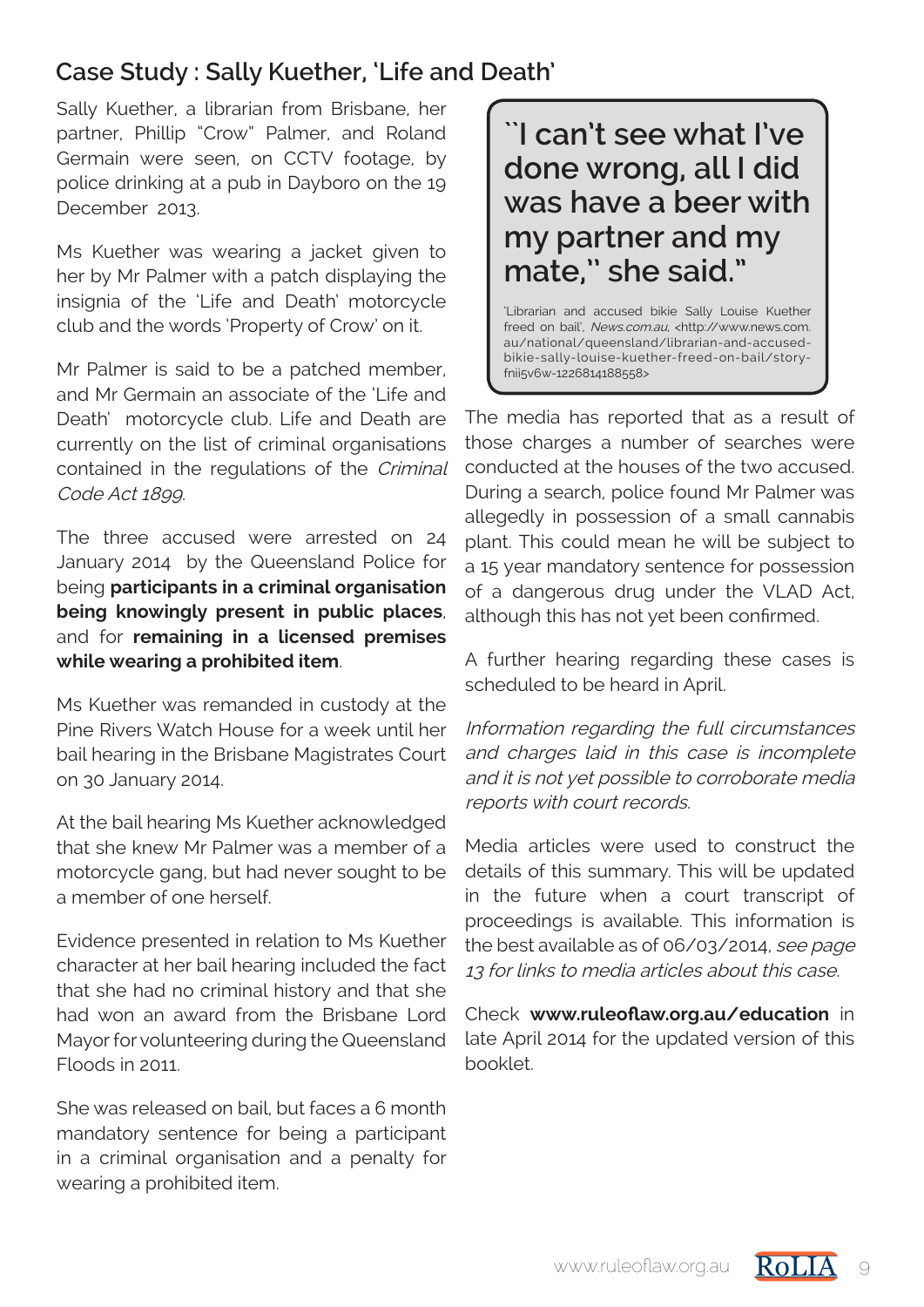Crime and Misconduct Commission Hearings **Crime and Misconduct Commission Hearings**

**CONDUCT OF THE HEARING**

CONDUCT OF THE HEARING

The Crime and Misconduct Commission (CMC) is an independent law enforcement agency in Queensland which gets its powers from the Crime and Misconduct Act 2001. In 2013, CODOLA gave the CMC additional powers The Crime and Misconduct Commission (CMC) is an independent law and Misconduct Act 2001. In 2013, CODOLA gave the CMC additional powers enforcement agency in Queensland which gets its powers from the to conduct hearings and compel people to give information. to conduct hearings and compel people to give information.

- The CMC conducts **closed hearings** which means The CMC conducts closed hearings which means that the public cannot attend. that the public cannot attend.
- The attendee is not allowed to say they have The attendee is not allowed to say they have attended a hearing, or talk about information they attended a hearing, or talk about information they •

have provided at the hearing, except to their lawyer.

have provided at the hearing, except to their lawyer.

- The CMC can hold a hearing with no notice to the The CMC can hold a hearing with no notice to the participants and require immediate attendance if there is a threat to public safety, subject to the participants and require immediate attendance If there is a threat to public safety, subject to the approval of the Supreme Court. approval of the Supreme Court. •
- for not attending a hearing, refusing to answer a question, or producing a document or thing when The **fear of retribution against a person or property**  can no longer be used as an reasonable excuse for not attending a hearing, refusing to answer a question, or producing a document or thing when The fear of retribution against a person or property **can no longer be used as an reasonable excuse** requested at a hearing requested at a hearing. •

According to the CMC's website in early March 2014, 72 people have been called to intelligence or major According to the CMC's website in early March 2014, 72 people have been called to intelligence or major crime hearings related to Criminal Motorcycle Gangs. crime hearings related to Criminal Motorcycle Gangs.

#### CMC can be used in CMC can be used in found as a result of **Charges Suspects**  which incriminates used against them the hearing can be **Charges Suspects** Any new evidence found as a result of the hearing can be court proceedings Information given which incriminates used against them Any new evidence Investigations & court proceedings nformation given **Investigations &**  them cannot be used against the used against the gathered by the gathered by the them cannot be directly in court Intelligence in **Intelligence in**  with Offences by the person directly in court by the person Must take an oath to give truthful evidence, and answer all questions **with Offences** Intelligence Must take an oath to give truthful evidence, and answer all questions Intelligence CMC Uses **CMC Uses**  attendee attendee No right to silence or privilege against self-incrimination No right to silence or privilege against self-incrimination Closed hearing: only the attendee and their lawyer **Closed hearing:** only the attendee and their lawyer DOCUMENT OR THING **DOCUMENT OR THING without a reasonable**  without a reasonable  **DOES NOT ANSWER**  DOES NOT ANSWER Mandatory sentence of imprisonment for Mandatory sentence of imprisonment for **QUESTION OR QUESTION OR** PERSON CHARGED WITH CONTEMPT **PERSON CHARGED WITH CONTEMPT PRODUCE A PRODUCE A**  Second charge - 2 years 6 months Second charge - 2 years 6 months excuse **excuse** First charge - 6 months First charge - 6 months Third charge - 5 years Third charge - 5 years contempt charges: contempt charges: **REFUSES REFUSES TO GIVE**  TO GIVE **OATHPERSON DOES NOT**  PERSON DOES NOT **ATTEND HEARING** without reasonable excuse **ATTEND HEARING**  without reasonable excuse penalty of 5 Years **CMC ISSUES AN**  penalty of 5 Years 200 penalty units imprisonment or CMC ISSUES AN imprisonment or 200 penalty units **ATTENDANCE ATTENDANCE**  Maximum Maximum **NOTICE**

# **Glossary**

**Right to silence** - that a person is not required to say anything when interviewed by law enforcement. In a criminal trial this ensures the onus of proof is carried by the prosecution to prove guilt. An accused does Right to silence - that a person is not required to say anything when interviewed by law enforcement. In a criminal trial this ensures the onus of proof is carried by the prosecution to prove guilt. An accused does not have to prove their innocence. not have to prove their innocence.

to not answer questions or provide documents when **Privilege against Self-Incrimination -**The legal right to not answer questions or provide documents when questioned by law enforcement or charged with an questioned by law enforcement or charged with an offence if they may be used to show that the person Privilege against Self-Incrimination -The legal right offence if they may be used to show that the person has committed a criminal offence. nas committed a criminal offence.

**Contempt -** an offence of refusing to comply with a legal order, or for showing disrespect for legal Contempt - an offence of refusing to comply with a legal order, or for showing disrespect for legal<br>authority.

**Open justice -** The principle that trials and court proceedings should be open to the public and the Open justice - The principle that trials and court proceedings should be open to the public and the media so justice can be seen to be done. media so justice can be seen to be done.

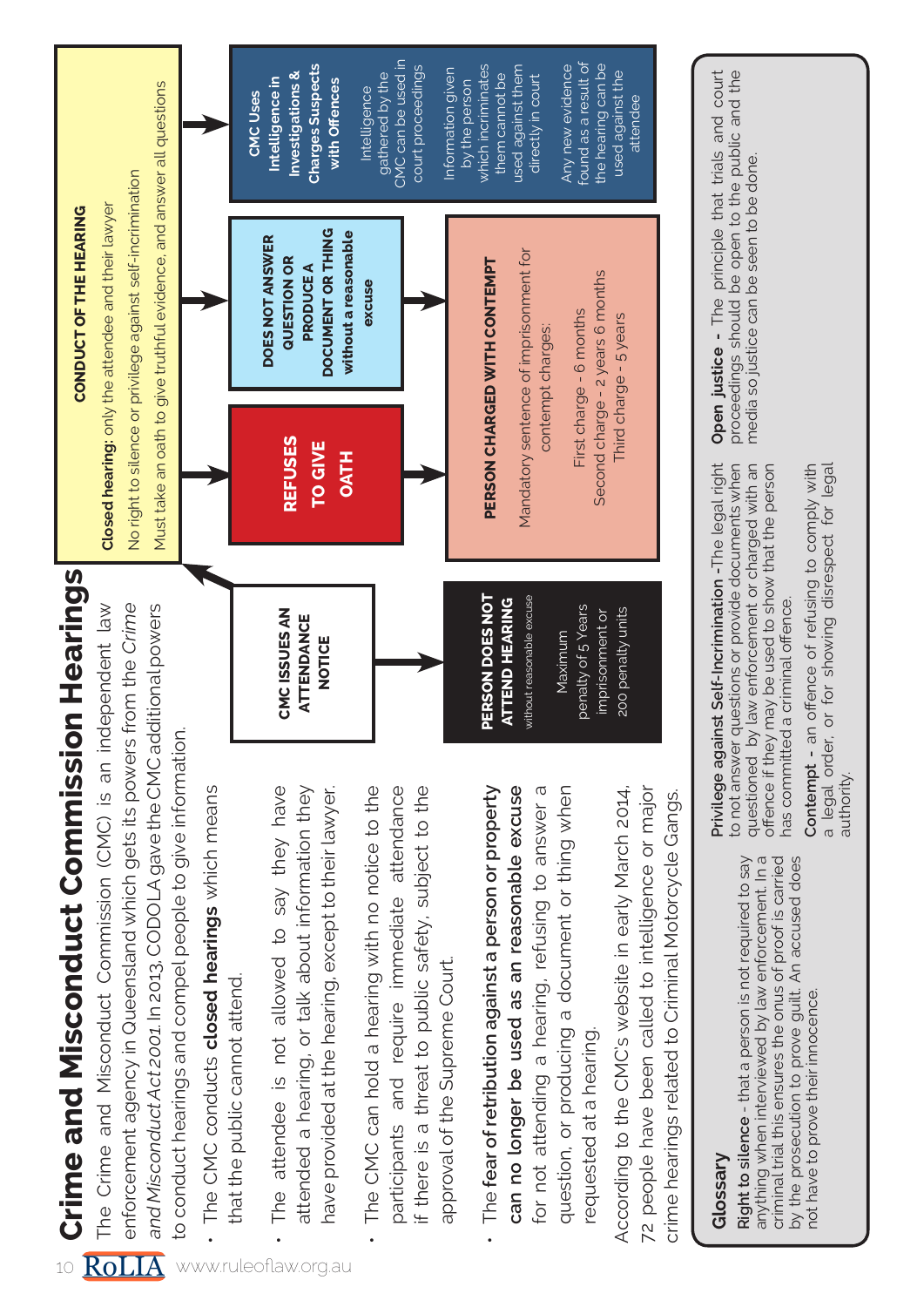| CODA: Pink Jumpsuits and Solitary                                                                                                                                               | In Contempt of the CMC                                                                                                                                                                                 |
|---------------------------------------------------------------------------------------------------------------------------------------------------------------------------------|--------------------------------------------------------------------------------------------------------------------------------------------------------------------------------------------------------|
| Confinement                                                                                                                                                                     | Callanan v Attendee X [2013] QFC 340                                                                                                                                                                   |
| the Criminal Code 1899 (Qld) if imprisoned is subject to different<br>A person who is a member of a criminal organisation on the list in<br>conditions than ordinary prisoners. | hearing on 27 November 2013. He attended the hearing with his<br>a CMC<br>lawyer. When the presiding CMC officer required him to take an oath,<br>Attendee X was issued an attendance notice to attend |
| Changes to the Corrective Services Act 2006 (Qld) in CODA<br>require that members of criminal organisations must have a                                                         | he refused.                                                                                                                                                                                            |
| criminal organisation segregation order (COSO) made for                                                                                                                         | Attendee X was charged with contempt under s199(1) of the Crime                                                                                                                                        |
| prisoner<br>to be segregated from other prisoners - which means that they<br>them when they enter prison. The COSO requires the                                                 | and Misconduct Act 2001 (Qld). Justice Applegarth found that<br>Attendee X was guilty of contempt for refusing to take an oath.                                                                        |
| solitary<br>confinement. Members of the Government and the media have<br>are to be placed in what is commonly referred to as                                                    | In the judgment, Justice Applegarth discusses the negative effects                                                                                                                                     |
| stated that some prisoners have been required to wear pink                                                                                                                      | of solitary confinement on the health of prisoners and whether the<br>mandatory sentence of 6 months for the offence was appropriate,                                                                  |
| the Queensland Corrective Services Departmental Policy for<br>In Callanan v Attendee X (2013) Justice Applegarth quoted from<br><b>Jumpsuits</b>                                | given that solitary confinement is a much harsher penalty than being<br>imprisoned under normal conditions.                                                                                            |
| the management of <b>Criminal Motorcycle Gang</b> (CMG) Prisoners:                                                                                                              | Applegarth J sentenced X to 28 days because of the likelihood that                                                                                                                                     |
| Allidentified CMG prisoners (remand, sentenced and protection)<br>will be managed in accordance with the following Restricted                                                   | he would spend this time in solitary confinement, even though there                                                                                                                                    |
| Management Regime                                                                                                                                                               | is a mandatory sentence of 6 months required for the charge of<br>contempt                                                                                                                             |
| Out of cell time restricted to at least two daylight hours a                                                                                                                    | It was noted in the reasons that while the contempt was not a                                                                                                                                          |
| No visits from other CMG members or affiliates (this also                                                                                                                       | criminal offence, that it was a very serious matter, and a significant<br>$\sigma$<br>motivation for X not to be found guilty of contempt of the CMC                                                   |
| includes family members)                                                                                                                                                        | $\circ$<br>second time because the punishment would be 2 years and                                                                                                                                     |
| CMG prisoners will ONLY be entitled to a 1 hour non-contact<br>personal visit with family members per week                                                                      | months imprisonment.                                                                                                                                                                                   |
| The wearing of the CMG prisoner uniform                                                                                                                                         | Applegarth J noted that if X was remaining silent because of a fear of                                                                                                                                 |
| No TVs in cells                                                                                                                                                                 | retribution, then he would deserve less punishment then someone                                                                                                                                        |
| No access to gymnasium facilities/oval                                                                                                                                          | who has no such fear. Since X refused to take an oath and gave no                                                                                                                                      |
| Canteen expenditure strictly limited"                                                                                                                                           | information about his reasons for doing so, this was not taken into<br>account.                                                                                                                        |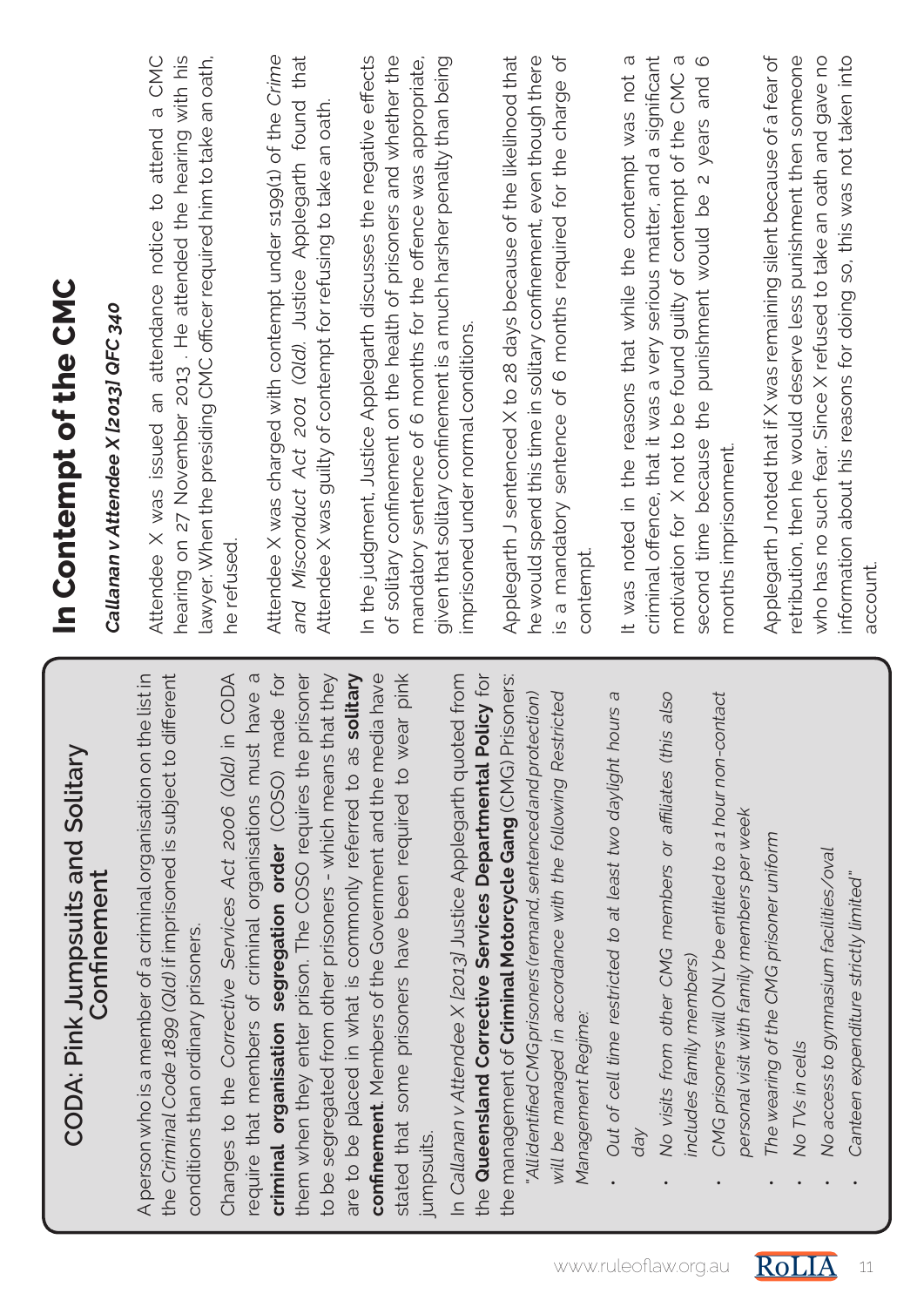## **Organised Crime Legislation by State/Territory**

## **South Australia**

- The Serious Organised Crime (Control) Act 2008 (SA) came into force on the 15 May 2008.
- The Finks Motorcycle Club was declared under the Act on 14 May 2009.
- The High Court struck down provisions of the Act making it unusable in South Australia v Totani [2010] HCA 39.
- Addressing aspects of South Australia v Totani [2010] and Wainohu v NSW [2011] the Serious and Organised Crime (Control) (Miscellaneous) Amendment Act 2012 came into force on 10 May 2012 and fixed the provisions struck down by the High Court.

### **NSW**

- The Crimes (Criminal Organisations Control) Act 2009 (NSW) came into force in March 2009.
- The Hells Angels Motorcycle Club was declared under the Act in July 2010.
- The High Court strikes down the Act in Wainohu v NSW [2011] HCA 24 (23 June 2011).
- The Crimes (Criminal Organisations Control) Act 2012 (NSW) addressed the issues raised in Wainohu v NSW [2011] and came into force on 21 March 2012.
- The Crimes (Criminal Organisations Control) Amendment Act 2013 (NSW) came into force on 3 April 2013 and added provisions to the Act similar to the QLD Act upheld in Assistant Commissioner Michael James Condon v Pompano Pty Ltd [2013] HCA 7 (14 March 2013).

### **Queensland**

- The Criminal Organisation Act 2009 (Qld) came into force on 3 December 2009.
- The Finks Motorcycle club was declared under the Act on 1 June 2012.
- The High Court upholds the Act in Assistant Commissioner Michael James Condon v Pompano Pty Ltd [2013] HCA 7 (14 March 2013).
- The Vicious Lawless Association Disestablishment Act 2013, Criminal Law (Criminal Organisations Disruption) Amendment Act 2013, were passed on the 17 October 2013.
- Criminal Law (Criminal Organisations Disruption) & Other Legislation Amendment Act 2013 was passed on the 21 November 2014.

#### **Western Australia**

• The Criminal Organisations Control Act <sup>2011</sup>(WA) came into force on 29 November 2013.

#### **Victoria**

• The Criminal Organisations Control Act <sup>2012</sup>(Vic) came into force on 3 November 2012.

#### **Northern Territory**

• The Serious Crime Control Act 2009 (NT) came into force on 11 November 2009.

12  $\overline{RolIA}$  www.ruleoflaw.org.au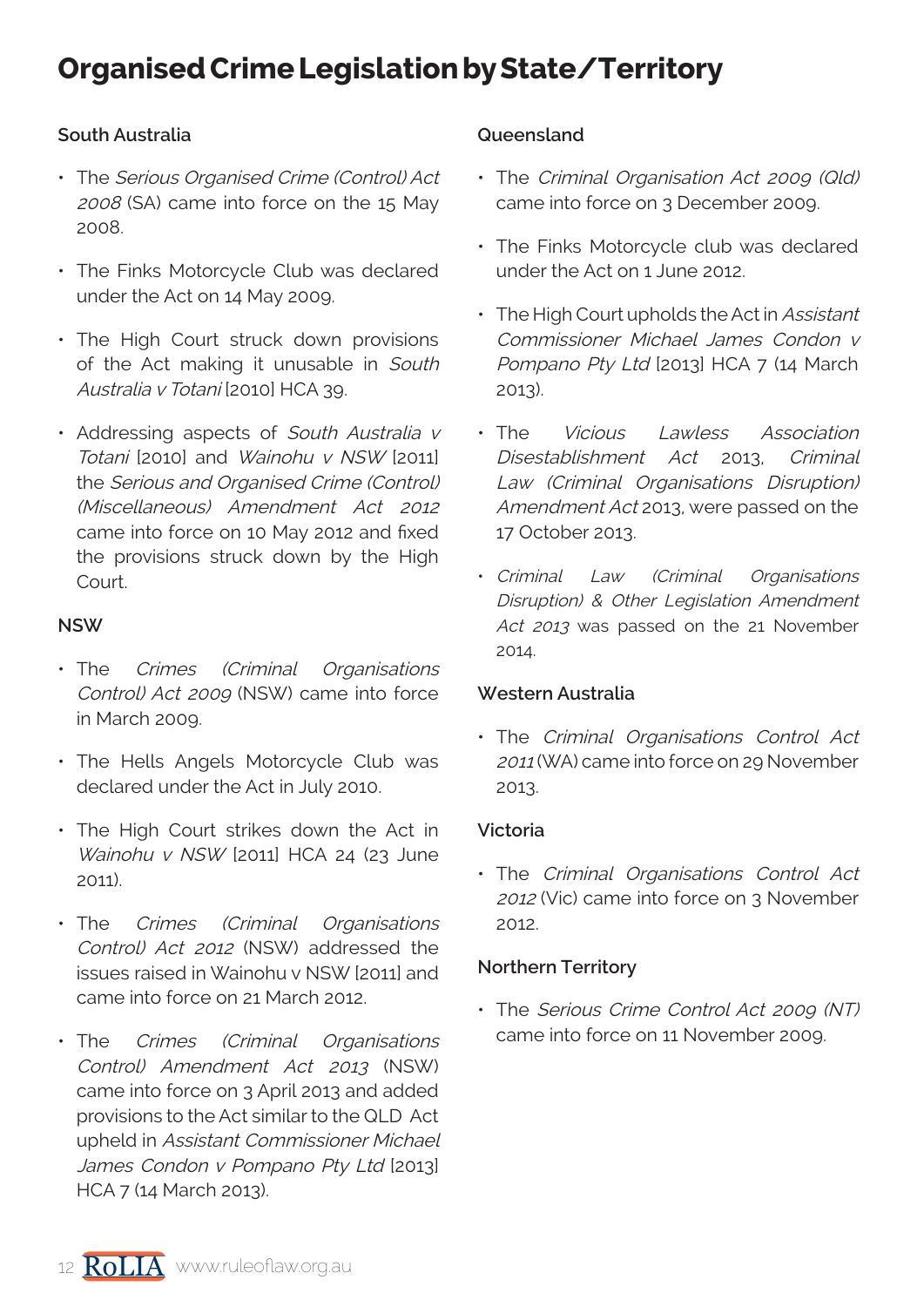## **Further Reading**

## **Definition of a Participant in a Criminal Organisation**

**Section 60A(3)** - Criminal Law (Criminal Organisations Disruption) Amendment Act 2013

"participant, in a criminal organisation, means—

(a) if the organisation is a body corporate—a director or officer of the body corporate; or [s 42]

(b) a person who (whether by words or conduct, or in any other way) asserts, declares or advertises his or her membership of, or association with, the organisation; or

(c) a person who (whether by words or conduct, or in any other way) seeks to be a member of, or to be associated with, the organisation; or

(d) a person who attends more than 1 meeting or gathering of persons who participate in the affairs of the organisation in any way; or

(e) a person who takes part in the affairs of the organisation in any other way; but does not include a lawyer acting in a professional capacity."

## **Media Articles on Sally Kuether/Phillip Palmer Case**

Elise Worthington and Staff, 'Anti-bikie laws: Library worker Sally Kuether is first woman charged under Queensland legislation', ABC News, 25/01/ 2014 <http://www.abc.net.au/news/2014-01-24/librarian-is-first-woman-chargedunder-anti-bikie-laws/5218212 >.

Rebecca Ananian-Welsh, 'Knowing the case against you: secrecy is eroding fair process', The Conversation, 12/02/2014

<https://theconversation.com/knowing-the-case-against-you-secrecy-is-erodingfair-process-22686>.

'Librarian and accused bikie Sally Louise Kuether freed on bail', News. com.au, <http://www.news.com.au/national/queensland/librarian-and-accused-bikie-sallylouise-kuether-freed-on-bail/story-fnii5v6w-1226814188558>